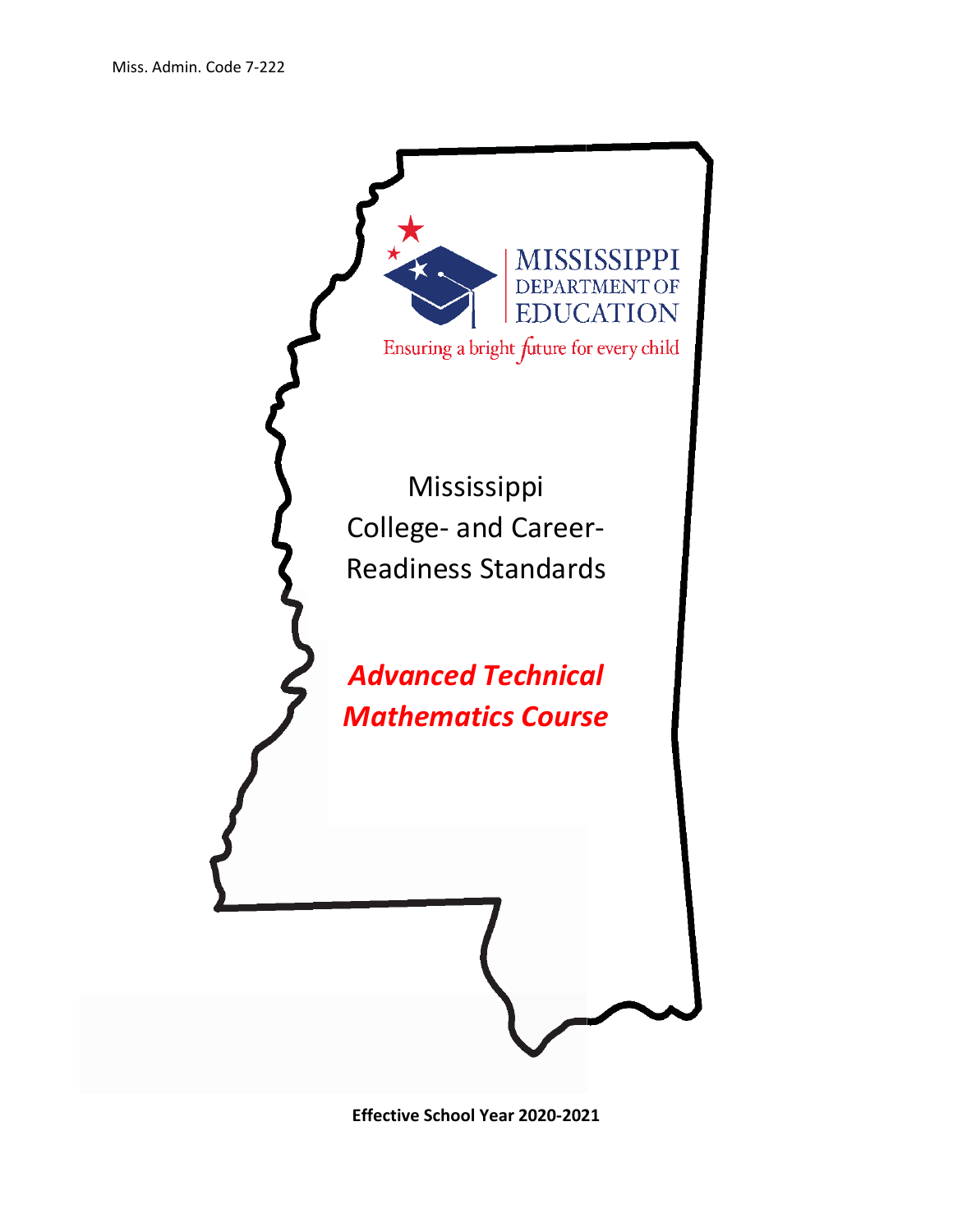



**Carey M. Wright, Ed.D.**, State Superintendent of Education

**Nathan Oakley, Ph.D.**, Chief Academic Officer

**Wendy Clemons**, Executive Director, Office of Secondary Education

**Aimee Brown Ph.D.**, Executive Director, Office of Career & Technical Education

**Marla Davis, Ph.D.**, Bureau Director, Office of Secondary Education

The Mississippi State Board of Education, the Mississippi Department of Education, the Mississippi School for the Arts, the Mississippi School for the Blind, the Mississippi School for the Deaf, and the Mississippi School for Mathematics and Science do not discriminate on the basis of race, sex, color, religion, national origin, age, or disability in the provision of educational programs and services or employment opportunities and benefits. The following office has been designated to handle inquiries and complaints regarding the nondiscrimination policies of the above-mentioned entities: Director, Office of Human Resources Mississippi Department of Education.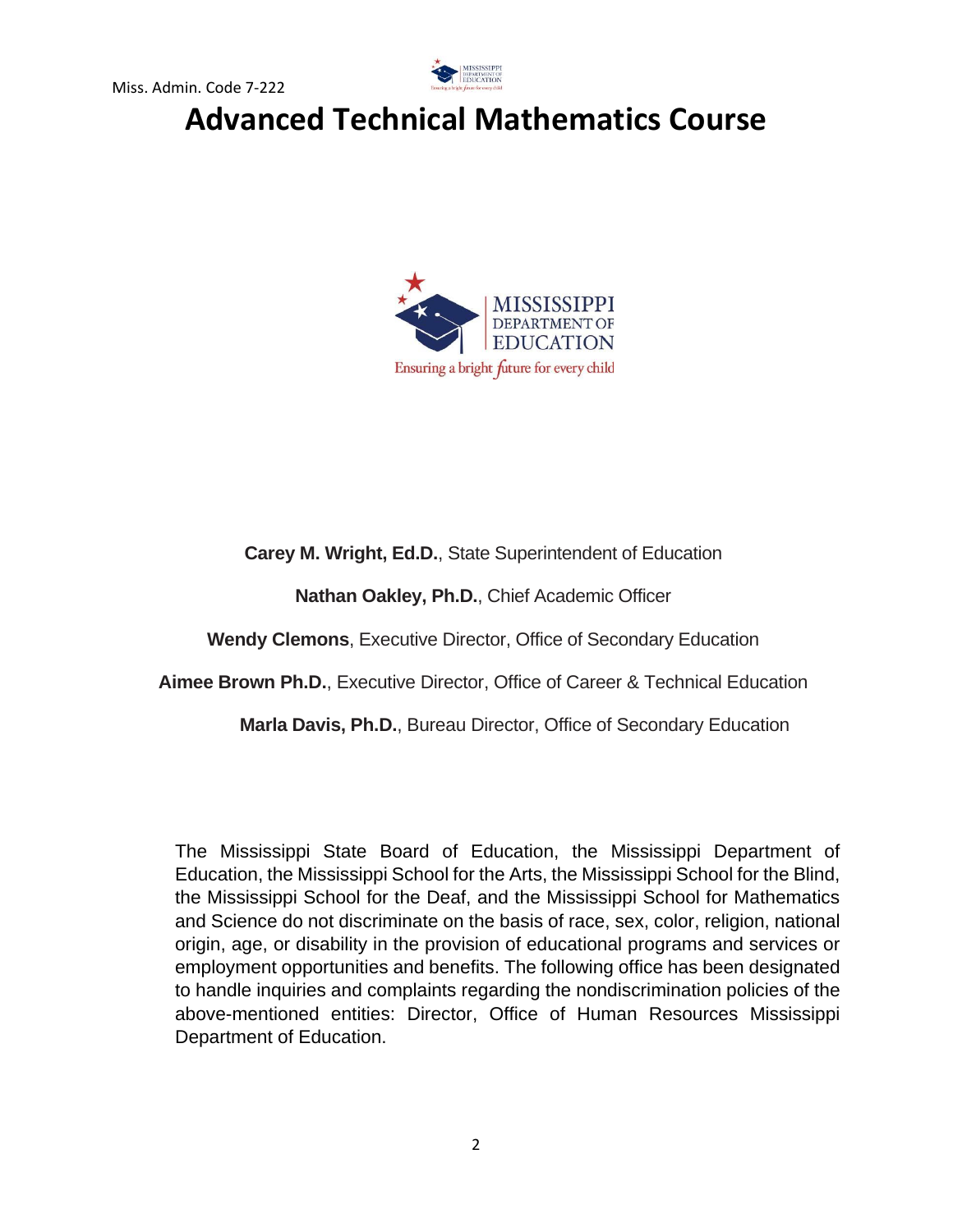



#### **Course Overview**

The Advanced Technical Mathematics (ATM) course is a higher-level mathematics course that provides mathematical understanding and skills used in career and technical education (CTE) and entry-level positions in technical jobs. This course is only available for CTE students that have completed the MS CCRS Algebra I course, passed the MAAP Algebra I state assessment, and are a completer in one CTE pathway. The topics covered in this course include a comprehensive coverage of the real number system, measurement, data, expressions, equations, functions, introductory trigonometry, geometry and spatial reasoning.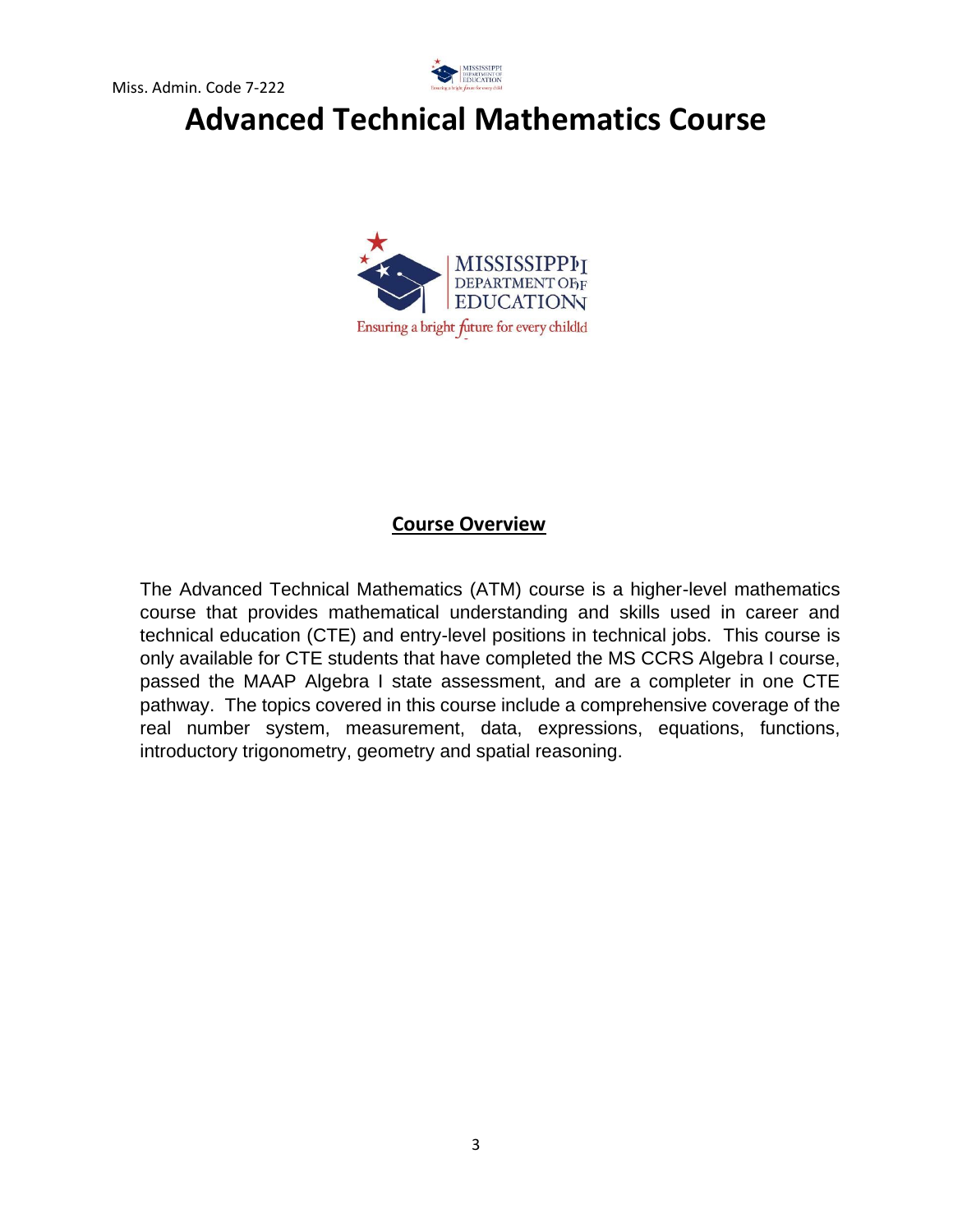

| <b>The Real Number System</b> |                                                                                                                                                                                                                                                                                                                                                                                                     |  |
|-------------------------------|-----------------------------------------------------------------------------------------------------------------------------------------------------------------------------------------------------------------------------------------------------------------------------------------------------------------------------------------------------------------------------------------------------|--|
| 1                             | Solve real-world and mathematical problems involving the four operations with rational numbers.                                                                                                                                                                                                                                                                                                     |  |
| 2                             | Compute unit rates associated with ratios of fractions, including ratios of lengths, areas and other<br>quantities measured in like or different units.                                                                                                                                                                                                                                             |  |
| 3                             | Decide whether two quantities are in a proportional relationship, e.g., by testing for equivalent ratios in<br>a table or graphing on a coordinate plane and observing whether the graph is a straight line through the<br>origin.                                                                                                                                                                  |  |
|                               | Identify the constant of proportionality (unit rate) in tables, graphs, equations, diagrams, and<br>verbal descriptions of proportional relationships.                                                                                                                                                                                                                                              |  |
| 5                             | Represent proportional relationships by equations.                                                                                                                                                                                                                                                                                                                                                  |  |
| 6                             | Explain what a point $(x, y)$ on the graph of a proportional relationship means in terms of the situation,<br>with special attention to the points $(0, 0)$ and $(1, r)$ where r is the unit rate.                                                                                                                                                                                                  |  |
| $\overline{7}$                | Use proportional relationships to solve multistep ratio and percent problems.                                                                                                                                                                                                                                                                                                                       |  |
| <b>Measurement and Data</b>   |                                                                                                                                                                                                                                                                                                                                                                                                     |  |
| 8                             | Recognize volume as an attribute of solid figures and understand concepts of volume measurement<br>wherein a cube with side length 1 unit, called a "unit cube," is said to have "one cubic unit" of volume,<br>and can be used to measure volume.                                                                                                                                                  |  |
| q                             | Recognize volume as an attribute of solid figures and understand concepts of volume measurement<br>Wherein a solid figure which can be packed without gaps or overlaps using $n$ unit cubes is said to have<br>a volume of <i>n</i> cubic units.                                                                                                                                                    |  |
|                               | 10 Measure volumes by counting unit cubes, using cubic cm, cubic in, cubic ft, and improvised units.                                                                                                                                                                                                                                                                                                |  |
|                               | Find the volume of a right rectangular prism with whole-number side lengths by packing it with unit<br>cubes, and show that the volume is the same as would be found by multiplying the edge lengths,<br>11 equivalently by multiplying the height by the area of the base. Represent threefold whole-number<br>products as volumes, e.g., to represent the associative property of multiplication. |  |
|                               | Apply the formulas $V = l \times w \times h$ and $V = b \times h$ for rectangular prisms to find volumes of right<br>$_{12}$ rectangular prisms with whole-number edge lengths in the context of solving real world and<br>mathematical problems.                                                                                                                                                   |  |
|                               | Recognize volume as additive. Find volumes of solid figures composed of two non-overlapping right<br>13 rectangular prisms by adding the volumes of the non-overlapping parts, applying this technique to<br>solve real world problems.                                                                                                                                                             |  |
|                               | Use units as a way to understand problems and to guide the solution of multi-step problems, choose<br>14 and interpret units consistently in formulas, choose and interpret the scale and the origin in graphs<br>and data displays.                                                                                                                                                                |  |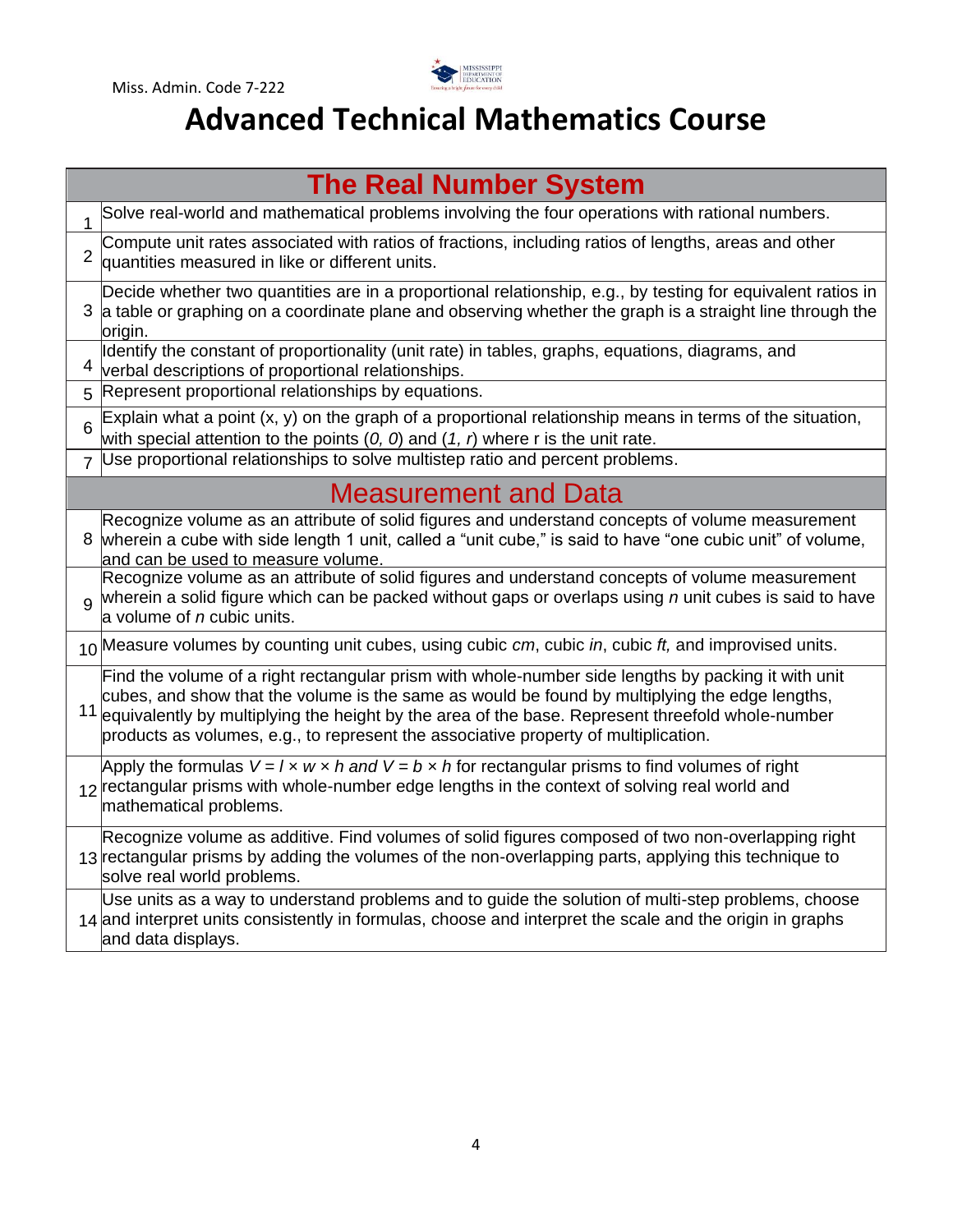

|    | <b>Equations, Expressions, and Functions</b>                                                                                                                                                                                                                                                                                                                                                                 |
|----|--------------------------------------------------------------------------------------------------------------------------------------------------------------------------------------------------------------------------------------------------------------------------------------------------------------------------------------------------------------------------------------------------------------|
| 15 | Write and evaluate numerical expressions involving whole-number exponents.                                                                                                                                                                                                                                                                                                                                   |
| 16 | Write expressions that record operations with numbers and with letters standing for numbers.                                                                                                                                                                                                                                                                                                                 |
| 17 | Identify parts of an expression using mathematical terms (sum, term, product, factor, quotient,<br>coefficient); view one or more parts of an expression as a single entity.                                                                                                                                                                                                                                 |
| 18 | Evaluate expressions at specific values of their variables. Include expressions that arise from<br>formulas used in real-world problems. Perform arithmetic operations, including those involving<br>whole-number exponents, in the conventional order when there are no parentheses to specify a<br>particular order.                                                                                       |
| 19 | Use variables to represent numbers and write expressions when solving a real-world or<br>mathematical problem; understand that a variable can represent an unknown number, or,<br>depending on the purpose at hand, any number in a specified set.                                                                                                                                                           |
| 20 | Solve multi-step real-life and mathematical problems posed with positive and negative rational<br>numbers in any form (whole numbers, fractions, and decimals), using tools strategically. Apply<br>properties of operations to calculate with numbers in any form; convert between forms as<br>appropriate; and assess the reasonableness of answers using mental computation and<br>estimation strategies. |
| 21 | Solve word problems leading to equations of the form $px + q = r$ and $p(x + q) = r$ , where p, q, and<br>$r$ are specific rational numbers. Solve equations of these forms fluently. Compare an algebraic<br>solution to an arithmetic solution, identifying the sequence of the operations used in each<br>approach.                                                                                       |
| 22 | Solve word problems leading to inequalities of the form $px + q > r$ or $px + q < r$ , where p, q, and r<br>are specific rational numbers. Graph the solution set of the inequality and interpret it in the<br>context of the problem.                                                                                                                                                                       |
| 23 | Know and apply the properties of integer exponents to generate equivalent numerical<br>expressions.                                                                                                                                                                                                                                                                                                          |
| 24 | Perform operations with numbers expressed in scientific notation, including problems where both<br>decimal and scientific notation are used. Use scientific notation and choose units of appropriate<br>size for measurements of very large or very small quantities (e.g., use millimeters per year for<br>seafloor spreading). Interpret scientific notation that has been generated by technology.        |
| 25 | Give examples of linear equations in one variable with one solution, infinitely many solutions, or<br>no solutions. Show which of these possibilities is the case by successively transforming the<br>given equation into simpler forms, until an equivalent equation of the form $x = a$ , $a = a$ , or $a = b$<br>results (where a and b are different numbers).                                           |
| 26 | Solve linear equations and inequalities with rational number coefficients, including those whose<br>solutions require expanding expressions using the distributive property and collecting like terms.                                                                                                                                                                                                       |
| 27 | Create equations and inequalities in one variable and use them to solve problems. Include<br>equations arising from linear and quadratic functions, and simple rational and exponential<br>functions.                                                                                                                                                                                                        |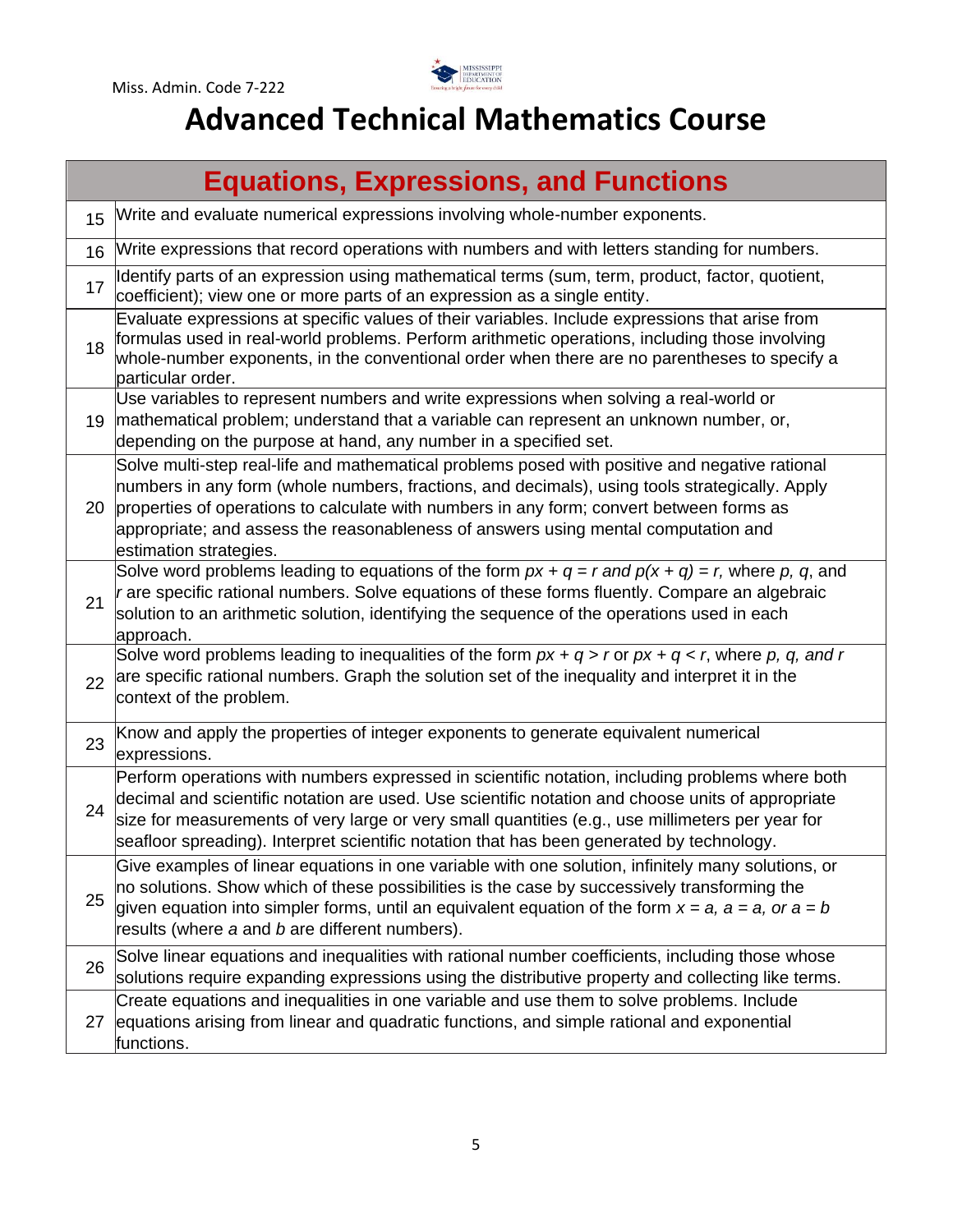

| 28 | Rearrange formulas to highlight a quantity of interest, using the same reasoning as in solving<br>equations.                                                                                                                                                                                                                                                                                                                            |
|----|-----------------------------------------------------------------------------------------------------------------------------------------------------------------------------------------------------------------------------------------------------------------------------------------------------------------------------------------------------------------------------------------------------------------------------------------|
| 29 | Understand that a function is a rule that assigns to each input exactly one output. The graph of a<br>function is the set of ordered pairs consisting of an input and the corresponding output.                                                                                                                                                                                                                                         |
| 30 | Construct a function to model a linear relationship between two quantities. Determine the rate of<br>change and initial value of the function from a description of a relationship or from two $(x, y)$<br>values, including reading these from a table or from a graph. Interpret the rate of change and<br>initial value of a linear function in terms of the situation it models, and in terms of its graph or a<br>table of values. |
| 31 | Write a function that describes a relationship between two quantities; and be able to calculate<br>and interpret the average rate of change of a function (presented symbolically or as a table) over<br>a specified interval. Estimate the rate of change from a graph.                                                                                                                                                                |
| 32 | Construct linear functions, given a graph, a description of a relationship, or two input-output pairs<br>(include reading these from a table).                                                                                                                                                                                                                                                                                          |
|    | <b>Geometry and Spatial Reasoning</b>                                                                                                                                                                                                                                                                                                                                                                                                   |
| 33 | Solve problems involving scale drawings of geometric figures, including computing actual lengths<br>and areas from a scale drawing and reproducing a scale drawing at a different scale.                                                                                                                                                                                                                                                |
| 34 | Know the formulas for the area and circumference of a circle and use them to solve problems; give<br>an informal derivation of the relationship between the circumference and area of a circle.                                                                                                                                                                                                                                         |
| 35 | Know the formulas for the volumes of cones, cylinders, and spheres and use them to solve real-<br>world and mathematical problems.                                                                                                                                                                                                                                                                                                      |
| 36 | Use facts about supplementary, complementary, vertical, and adjacent angles in a multi-step<br>problem to write and solve simple equations for an unknown angle in a figure.                                                                                                                                                                                                                                                            |
| 37 | Solve real-world and mathematical problems involving area, volume and surface area of two-and<br>three-dimensional objects composed of triangles, quadrilaterals, polygons, cubes, and right<br>prisms.                                                                                                                                                                                                                                 |
| 38 | Use informal arguments to establish facts about the angle sum and exterior angle of triangles, about<br>the angles created when parallel lines are cut by a transversal, and the angle-angle criterion for<br>similarity of triangles.                                                                                                                                                                                                  |
| 39 | Explain a proof of the Pythagorean Theorem and its converse.                                                                                                                                                                                                                                                                                                                                                                            |
| 40 | Apply the Pythagorean Theorem to determine unknown side lengths in right triangles in real-world<br>and mathematical problems in two and three dimensions.                                                                                                                                                                                                                                                                              |
| 41 | Explain and use the relationship between the sine and cosine of complementary angles.                                                                                                                                                                                                                                                                                                                                                   |
| 42 | Use trigonometric ratios and the Pythagorean Theorem to solve right triangles in applied problems.                                                                                                                                                                                                                                                                                                                                      |
| 43 | Identify and describe relationships among inscribed angles, radii, and chords.                                                                                                                                                                                                                                                                                                                                                          |
| 44 | Construct the inscribed and circumscribed circles of a triangle; and, prove properties of angles for a<br>quadrilateral inscribed in a circle.                                                                                                                                                                                                                                                                                          |